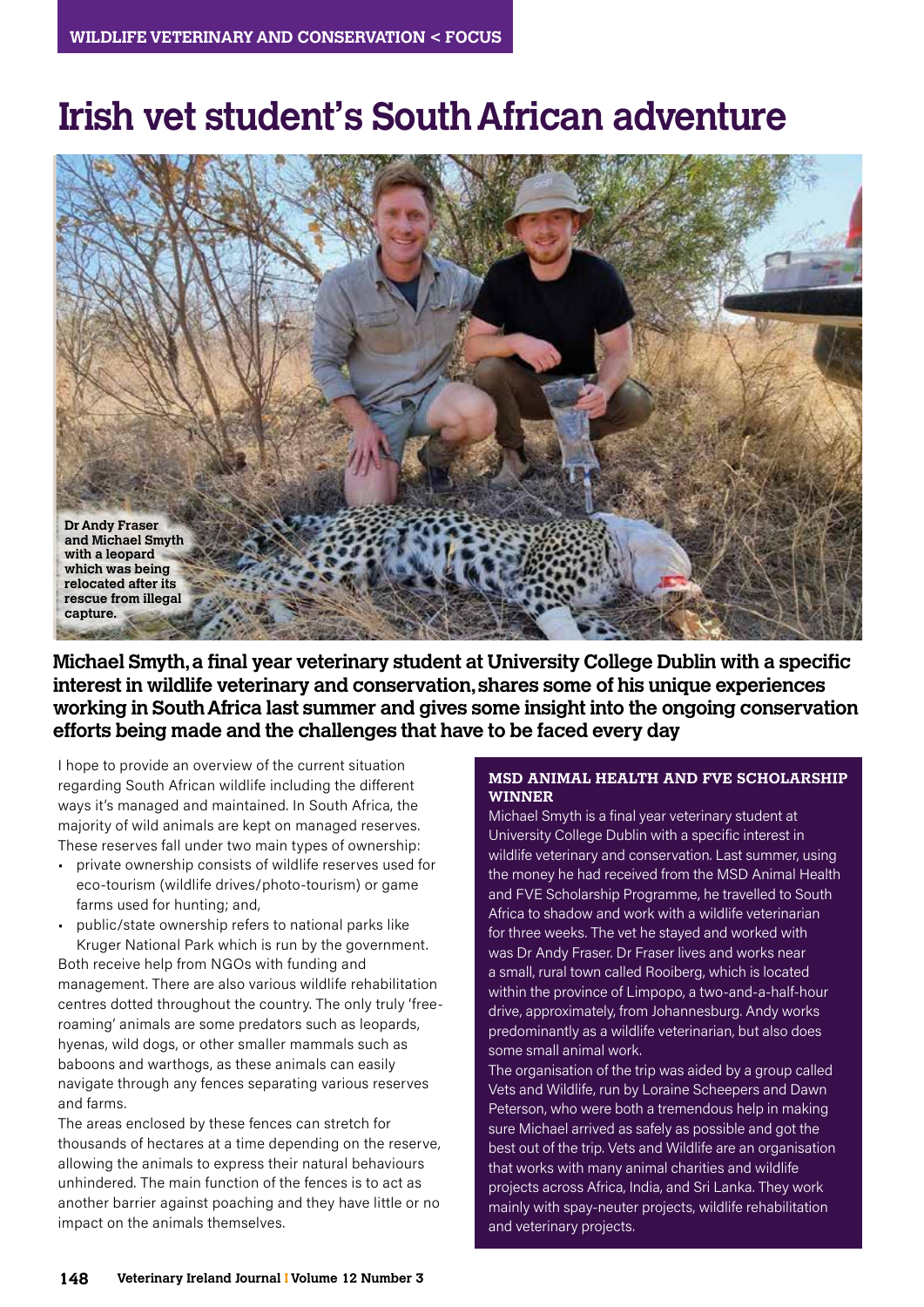

### **THE TRIP**

Over the three weeks I spent there, we worked Monday to Friday, and, if there was an emergency, some weekends. Each day was a completely new and unique experience. Jobs ranged from 'regular' tasks such as TB testing and pregnancy-diagnosing of buffalo to more unusual work such as assisting in the placement of a tracking collar on a five-tonne elephant bull. The wild animals that we worked with had to be immobilised before we could handle them.

Chemical immobilisation with a tranquillising dart is the main method and takes a lot of nerve and skill. There are many different factors involved in each 'darting', which the vet must consider before choosing an anaesthetics dose. These include: the weight of the animal, how stressed it is, what ailments it may have, and whether it's pregnant, malnourished etc. You also need to consider things like distance, dart size, wind speed and direction (especially from a helicopter), and what power setting to use on the dart gun. The gold standard of each darting is to get one dart to stick directly into a large muscle mass such as the rump or shoulder and have enough anaesthetic to have the animal recumbent in approximately five to six minutes (this timing can vary depending on a range of factors such as the ones listed above). While there, I was taught that one of the most dangerous things you can do is underdose an animal. This can lead to them continuously running after being darted. This constant exertion with decreased respiration puts the animal at risk of developing an exertional myopathy, which is usually fatal. It's always good to remember that if you hit them with too much anaesthetic the procedure can always be reversed…within reason! Thankfully, Dr Andy Fraser was a pro at darting, and he never seemed to miss a beat. Watching the dynamic way anaesthetics can be used out in the bush was nothing short of incredible. It was fascinating to witness how quickly an adult rhino can go from being fully anaesthetised to up and walking from a tiny amount of naltrexone (opioid reversal agent) administered into an ear vein.

Another interesting use of anaesthetics was in the administration of butorphanol when the vet felt the animal was in too deep a plane of anaesthesia. Butorphanol itself is a competitive opioid antagonist and partial agonist, meaning it uses up and acts on a proportion of the opioid receptors. This then leaves fewer receptors free for the more potent opioid to act on, resulting in a lighter plane of anaesthesia without causing full reversal. One of the anaesthetic combinations I saw used quite regularly on large herbivores was a triple combination consisting of: a potent opioid such as etorphine or thiafentanil, medetomidine and azaperone. It's probably worth mentioning that wildlife vets' views vary in relation to which dosages of each agent they prefer. Some vets don't like to use any alpha-2 whatsoever, others prefer higher doses of opioids, and so on.

#### **FIRST JOB**

There was a such a variety of wildlife to see, visiting South Africa felt like stepping onto a different planet. But, to put it in context, it was wintertime when I was there, so in fact I only saw a glimpse of what the country has to offer in terms of birds, plants, and reptiles. My first job was to assist with the immobilisation of an adult white rhino to place a tracking collar around her ankle. We have all been to zoos and wildlife parks, but nothing can compare to the feeling of being so close to such an impressive animal in the wild. It was incredible to work on the rhino, feeling how tough their skin is and getting an appreciation for how powerful they are. Another exciting day was when we were called out to safely relocate an illegally captured leopard. Leopards are truly freeroaming due to their agility and intelligence, meaning they are not confined by the fences of wildlife reserves. Leopards hunt many of the antelope species reared by game farmers. Therefore, many farmers see them as pests and will try to capture them in traps. Some wildlife vets offer a free service to safely relocate these captured animals to wildlife reserves where they can live and hunt free from harm.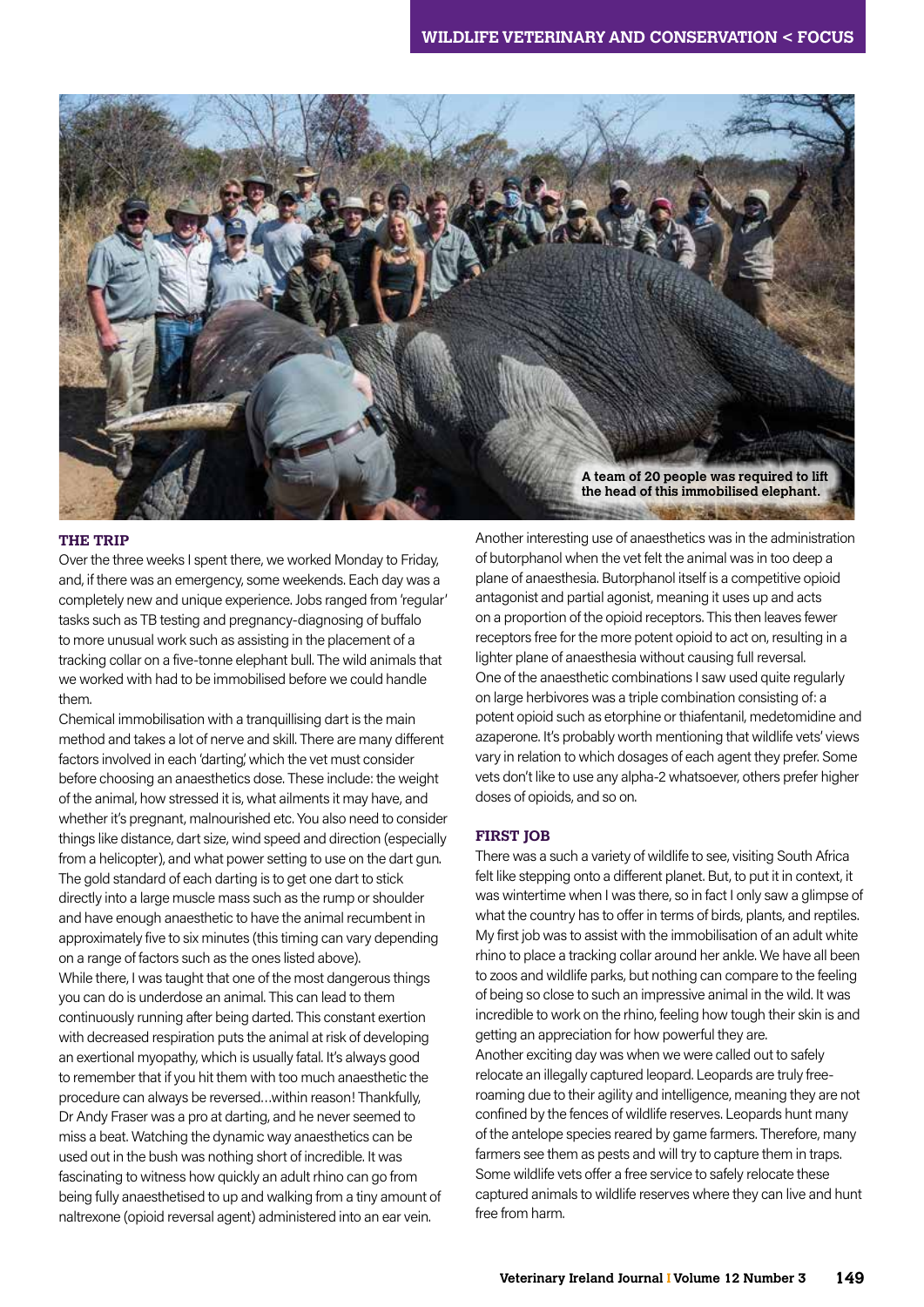

As we approached the trap cage, I could hear a deep, threatening growl which got progressively louder and more intimidating the closer we got. My role was to distract the leopard at the front of the cage so Andy could dart her from behind. It was terrifying, distracting a leopard with only a thin, makeshift trapdoor separating us, especially when she was letting out long roars that would send shivers down your spine. What was perhaps even more shocking was when we pulled her out of the cage, revealing that it was a small, young female… not even a third of the weight of some larger adult males!

I was also lucky enough to help place a tracking collar around the neck of an elephant bull. The immobilisation of an elephant takes a tremendous group effort, usually requiring a helicopter for locating and darting the elephant, as well as a substantial ground team. Once the elephant is immobilised, the ground team must work quickly and efficiently. The elephant is first placed in lateral recumbency, with the help of ropes and an enormous amount of manpower. Next, you need to ensure there is a patent airway, this is done by straightening the trunk and placing a small piece of wood to help keep the airway open. One ear is reverted and placed over the eyes acting as a blindfold. An elephant's ears act as their cooling system, they are made up of thousands of thin blood vessels close to the skin's surface. Barrels of cool water are poured over the ear every couple of minutes to help prevent overheating. Lastly comes the most challenging part, placing the tracking collar. Unfortunately, gravity is working against you when trying to lift the head. However, with the help of 20 people pulling on a rope, we lifted the head just enough to pass the collar underneath.

## **POACHING AND CONSERVATION**

I was fortunate enough to work closely and regularly with the southern white rhino, helping with various anti-poaching solutions. These magnificent animals are at very high risk from poachers. This is due to the value of their horn on the black market, especially in Asian countries where rhino horn is used in traditional medicine. Despite seeing a general decline in recent years, poaching numbers are still worryingly high. Each year, hundreds of rhinos in South Africa are killed by poaching gangs. These gangs use very sophisticated methods to track and kill rhinos. The sad reality is a lot of these rhinos die a very slow and painful death. Furthermore, when a rhino